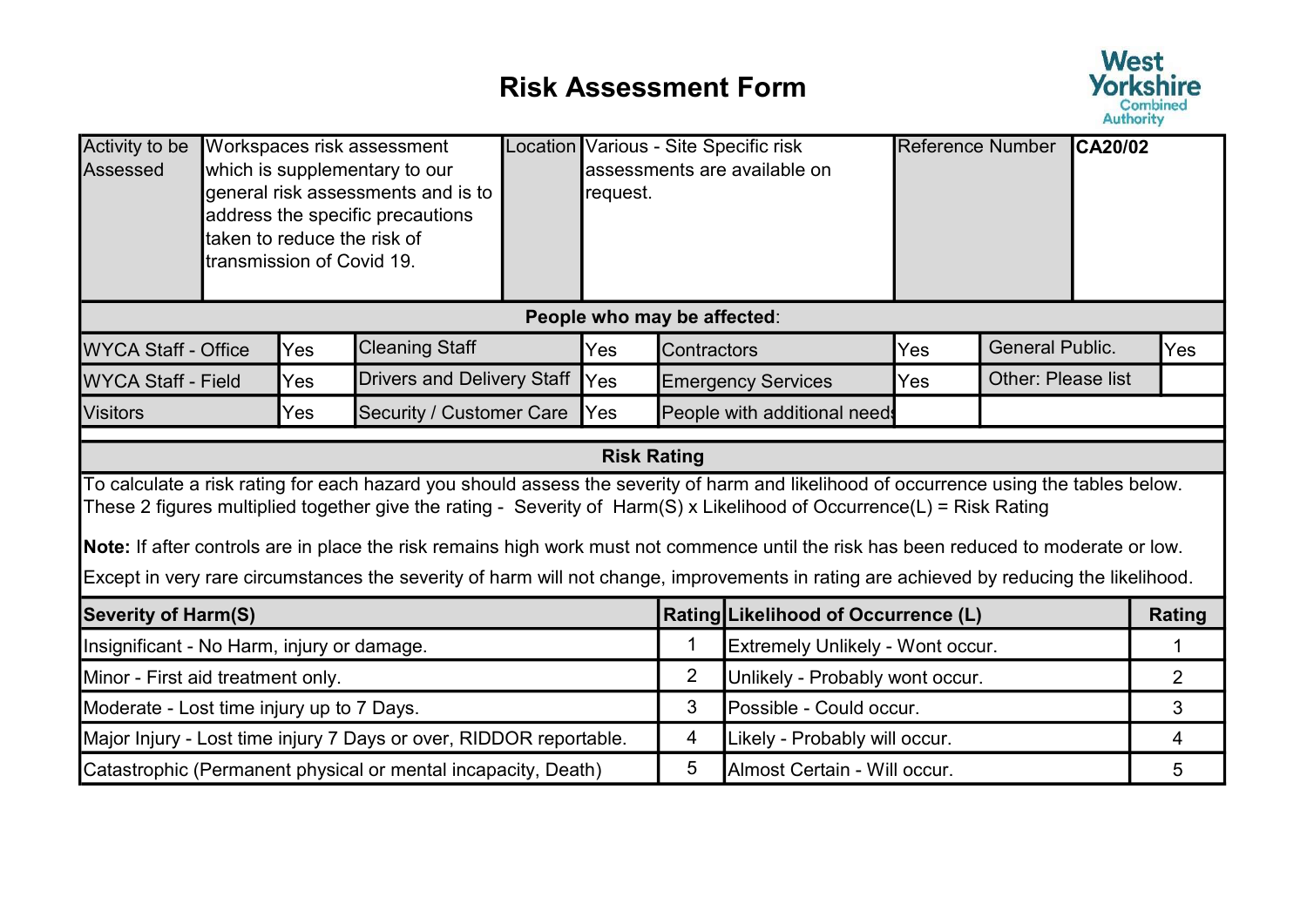| <b>Risk Rating</b> | Description                                                                                                     |
|--------------------|-----------------------------------------------------------------------------------------------------------------|
| $1 - 8$ (Low)      | Low level of risk: No further action is necessary unless circumstances change. Ensure controls are maintained.  |
| 9-15 (Moderate)    | Medium level of risk: Examine task closely. Additional controls may be required. Ensure controls are maintained |
| $16-25$ (High)     | High level of risk: Improvements in risk control are necessary. Suspend task until new controls are implemented |

|           | <b>Hazard / Risk</b>                                                  |                                                                                 |                         |                | Assessment<br>(Without<br>Controls) | <b>Control Measures or Mitigations</b>                                                                                                                                                                                                                                                                                                                                                                                                                                                                                                                                                                                                                                                                                                          |                         | <b>Assessment</b><br>(With Controls) |              |
|-----------|-----------------------------------------------------------------------|---------------------------------------------------------------------------------|-------------------------|----------------|-------------------------------------|-------------------------------------------------------------------------------------------------------------------------------------------------------------------------------------------------------------------------------------------------------------------------------------------------------------------------------------------------------------------------------------------------------------------------------------------------------------------------------------------------------------------------------------------------------------------------------------------------------------------------------------------------------------------------------------------------------------------------------------------------|-------------------------|--------------------------------------|--------------|
| <b>No</b> | <b>Hazard</b>                                                         | <b>Risk to Health and Safety</b>                                                | S                       | L              | $\mathsf{R}$                        |                                                                                                                                                                                                                                                                                                                                                                                                                                                                                                                                                                                                                                                                                                                                                 | S                       |                                      | $\mathsf{R}$ |
|           | <b>Building or Facility Being Re-opened</b><br>lafter Covid Lockdown. | <b>Exposing Staff, visitors or</b><br>members of the public to latent<br>virus. | $\overline{\mathbf{4}}$ | 4 <sup>1</sup> | <b>16</b>                           | Thoroughly inspect any building or<br>facility that has been either entirely<br>or partially vacant.<br>Check the condition of all services or<br>support equipment in the building or<br>facility, such as:<br>• Mechanical Systems, heating<br>boilers etc.<br>• Water Systems<br>• Potable water: flush system.<br>• Safety Systems such as smoke<br>detectors. fire alarms, etc.<br>Undertake additional required testing<br>at the point the building is due to<br>reopen i.e. legionella.<br>Carry out deep clean and<br>sanitisation of the premises ensure<br>anyone involved is supplied with and<br>trained in the use of any PPE they<br>require.<br>Flush the building by opening<br>windows and doors to encourage<br>ventilation. | $\overline{\mathbf{4}}$ | $\mathbf 2$                          | -8           |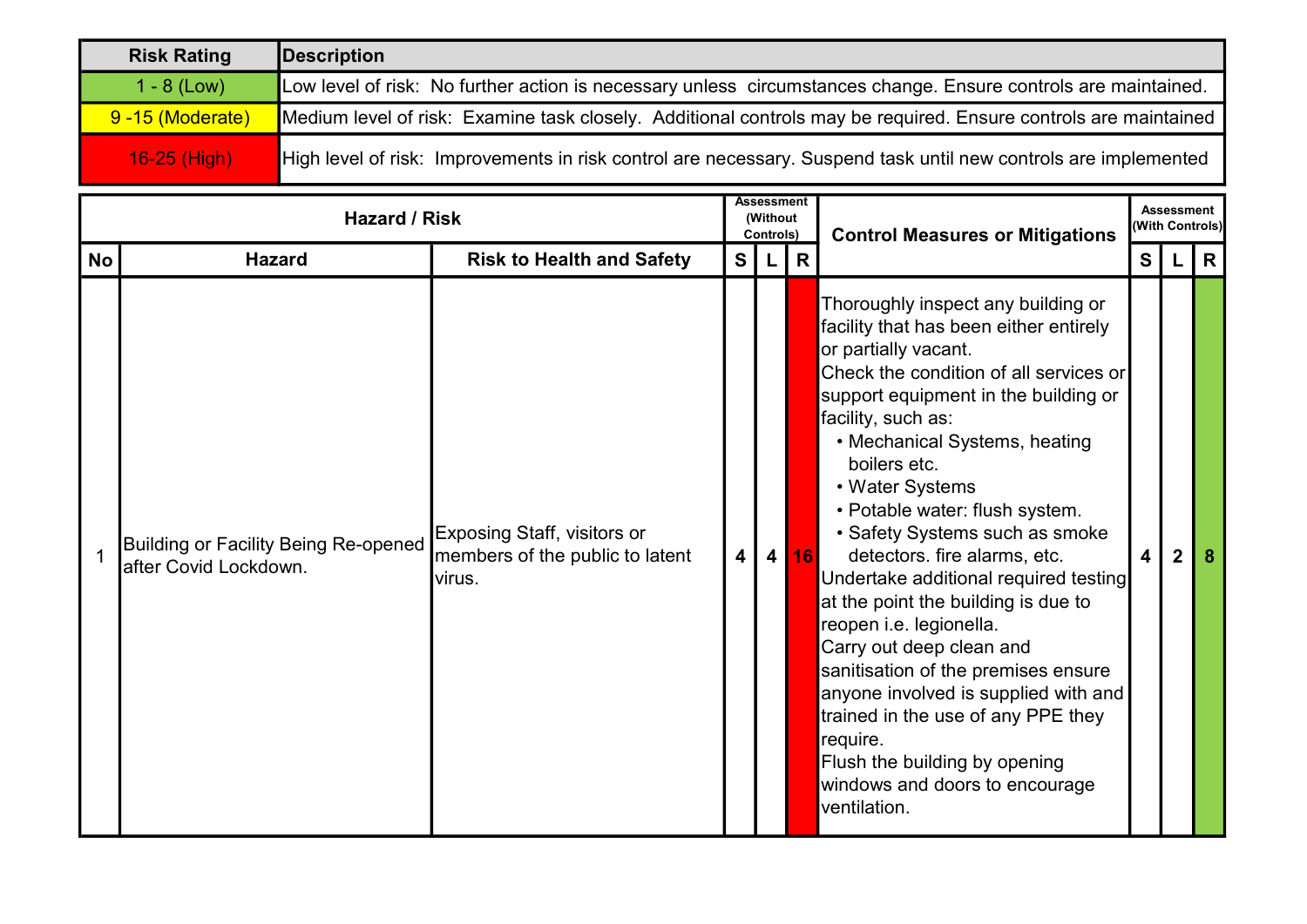| $\overline{2}$ | Using buildings and facilities during<br>Covid 19 pandemic. | Exposure to virus due to contact<br>with customers, other staff,<br>contractors, etc. | $\vert$ 4 | 4 16 | All persons to undergo Covid<br>related induction including CA policy<br>on social distancing.<br>Establish social distancing measures<br>such as using floor tape or paint to<br>mark areas to help workers keep to<br>a 2m distance.<br>Small offices / rooms (e.g. BSM<br>offices) will need a maximum<br>occupancy displayed on entry door.<br>In toilet facilities this may require<br>preventing use of cubicles, sinks or<br>urinals and limiting numbers of<br>users.<br>4<br>2<br>-8<br>Provide hand sanitiser at multiple<br>locations including:<br>• Reception<br>• Toilets<br>• Banks of Desks<br>• Printers, etc.<br>Provide liquid soap in all toilets.<br>Display signs relating to hygiene and<br>social distancing requirements.<br>Provide screens where required, in<br>particular at receptions and other<br>public facing areas. |
|----------------|-------------------------------------------------------------|---------------------------------------------------------------------------------------|-----------|------|--------------------------------------------------------------------------------------------------------------------------------------------------------------------------------------------------------------------------------------------------------------------------------------------------------------------------------------------------------------------------------------------------------------------------------------------------------------------------------------------------------------------------------------------------------------------------------------------------------------------------------------------------------------------------------------------------------------------------------------------------------------------------------------------------------------------------------------------------------|
|----------------|-------------------------------------------------------------|---------------------------------------------------------------------------------------|-----------|------|--------------------------------------------------------------------------------------------------------------------------------------------------------------------------------------------------------------------------------------------------------------------------------------------------------------------------------------------------------------------------------------------------------------------------------------------------------------------------------------------------------------------------------------------------------------------------------------------------------------------------------------------------------------------------------------------------------------------------------------------------------------------------------------------------------------------------------------------------------|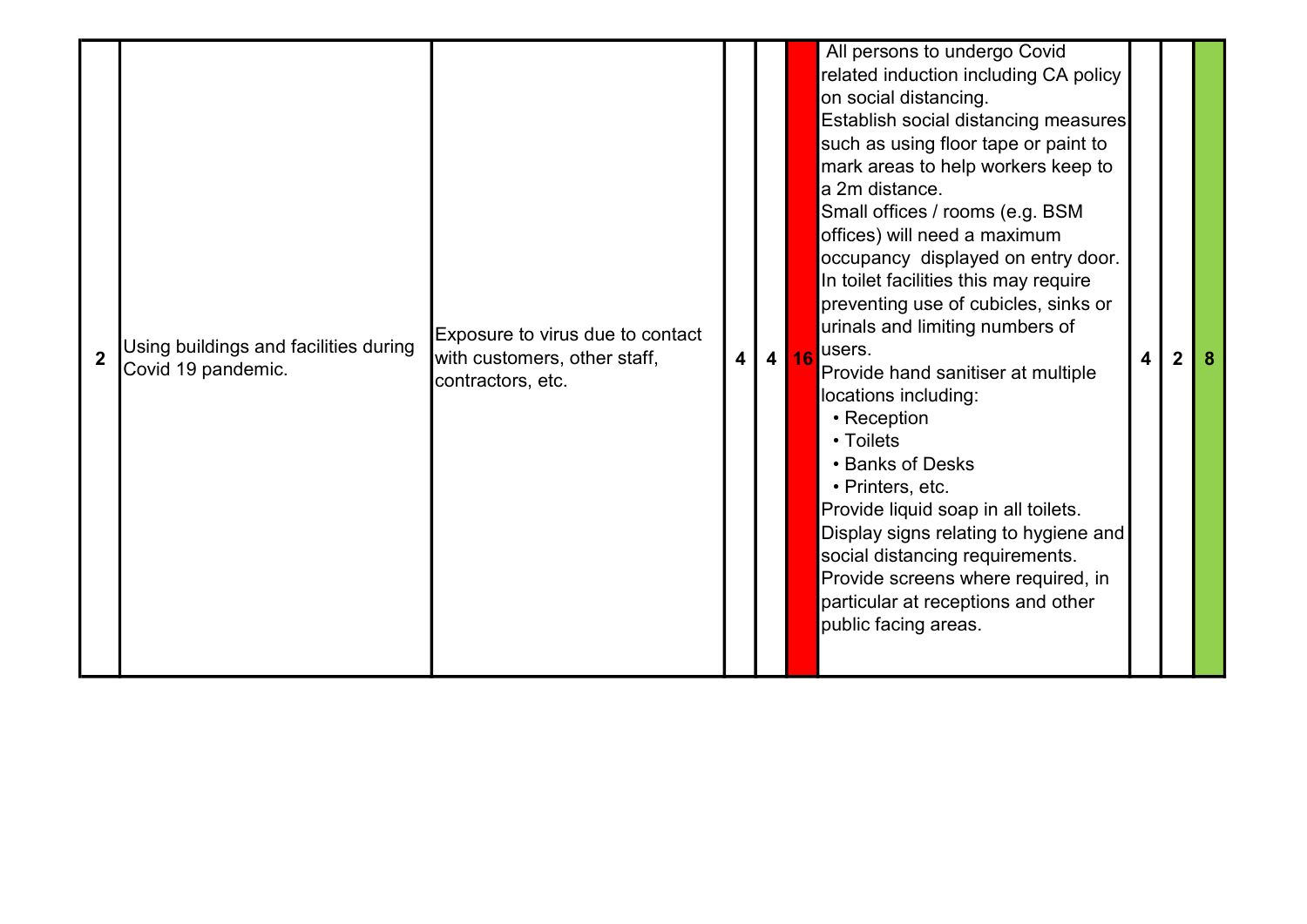|  | Using buildings and facilities during<br><b>Ctd</b> Covid 19 pandemic - Ctd | Exposure to virus due to contact<br>with customers, other staff,<br>contractors, etc. - Ctd | 4 | 4 <sup>1</sup> | Consider introducing other<br>measures such as:<br>Switching off air conditioning to<br>reduce the potential spread of the<br>virus, whilst considering working<br>temperature.<br>One way systems in multi storey<br>buildings to reduce contact on stairs<br><b>16</b> and in corridors etc stairwells?<br>3<br>4<br>Restricting access between different<br>areas of a building or site.<br>Provision of additional storage for<br>bicycles to allow more people to<br>cycle to work.<br>Any staff showing symptoms should<br>self isolate and arrange testing. | $\overline{112}$ |
|--|-----------------------------------------------------------------------------|---------------------------------------------------------------------------------------------|---|----------------|--------------------------------------------------------------------------------------------------------------------------------------------------------------------------------------------------------------------------------------------------------------------------------------------------------------------------------------------------------------------------------------------------------------------------------------------------------------------------------------------------------------------------------------------------------------------|------------------|
|--|-----------------------------------------------------------------------------|---------------------------------------------------------------------------------------------|---|----------------|--------------------------------------------------------------------------------------------------------------------------------------------------------------------------------------------------------------------------------------------------------------------------------------------------------------------------------------------------------------------------------------------------------------------------------------------------------------------------------------------------------------------------------------------------------------------|------------------|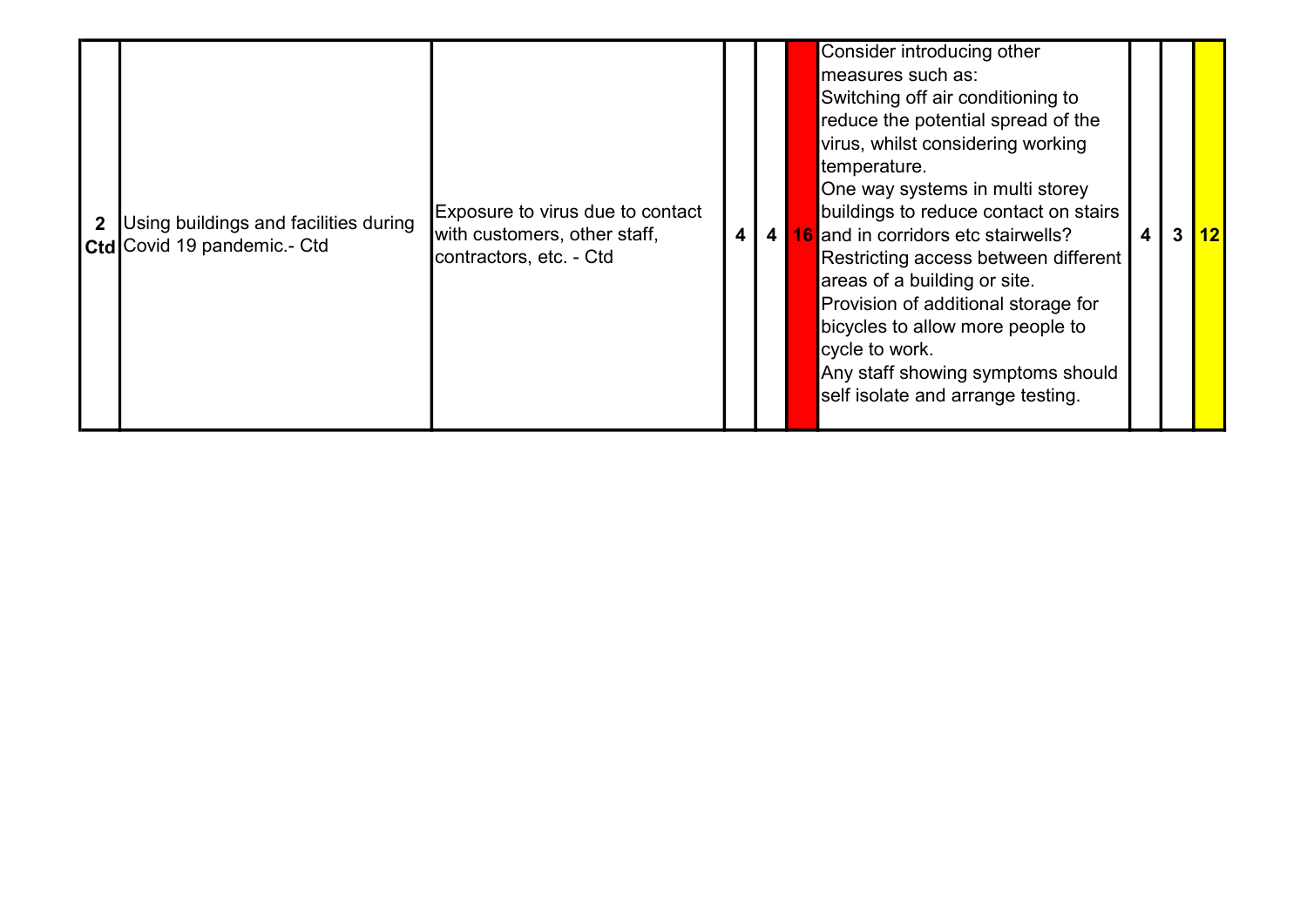| 3 | Using buildings and facilities during<br>Covid 19 pandemic. | Exposure to virus from contact<br>with surfaces and objects. | 4 | $\overline{4}$ | Advise staff to maintain enhanced<br>levels of personal hygiene and<br>regular handwashing, every 30<br>minutes if possible.<br>Increase frequency and level of<br>cleaning and disinfecting of objects<br>and surfaces that are touched<br>frequently, such as:<br>• Entrances to buildings.<br>• Communal areas.<br>• Corridors.<br>• Doors, handles, push plates.<br>• Light switches.<br>16<br>• WCs and rest rooms.<br>• Vending machines.<br>• Keypad door locks.<br>• Hard surfaces.<br>Remove entry barrier access and<br>pass card doors to reduce hand<br>contact.<br>Remove water dispensers or supply<br>wipes or disinfectant spray at them.<br>Limit access to high use areas i.e.<br>kitchen facilities | 4 | $\overline{2}$ |  |
|---|-------------------------------------------------------------|--------------------------------------------------------------|---|----------------|------------------------------------------------------------------------------------------------------------------------------------------------------------------------------------------------------------------------------------------------------------------------------------------------------------------------------------------------------------------------------------------------------------------------------------------------------------------------------------------------------------------------------------------------------------------------------------------------------------------------------------------------------------------------------------------------------------------------|---|----------------|--|
|---|-------------------------------------------------------------|--------------------------------------------------------------|---|----------------|------------------------------------------------------------------------------------------------------------------------------------------------------------------------------------------------------------------------------------------------------------------------------------------------------------------------------------------------------------------------------------------------------------------------------------------------------------------------------------------------------------------------------------------------------------------------------------------------------------------------------------------------------------------------------------------------------------------------|---|----------------|--|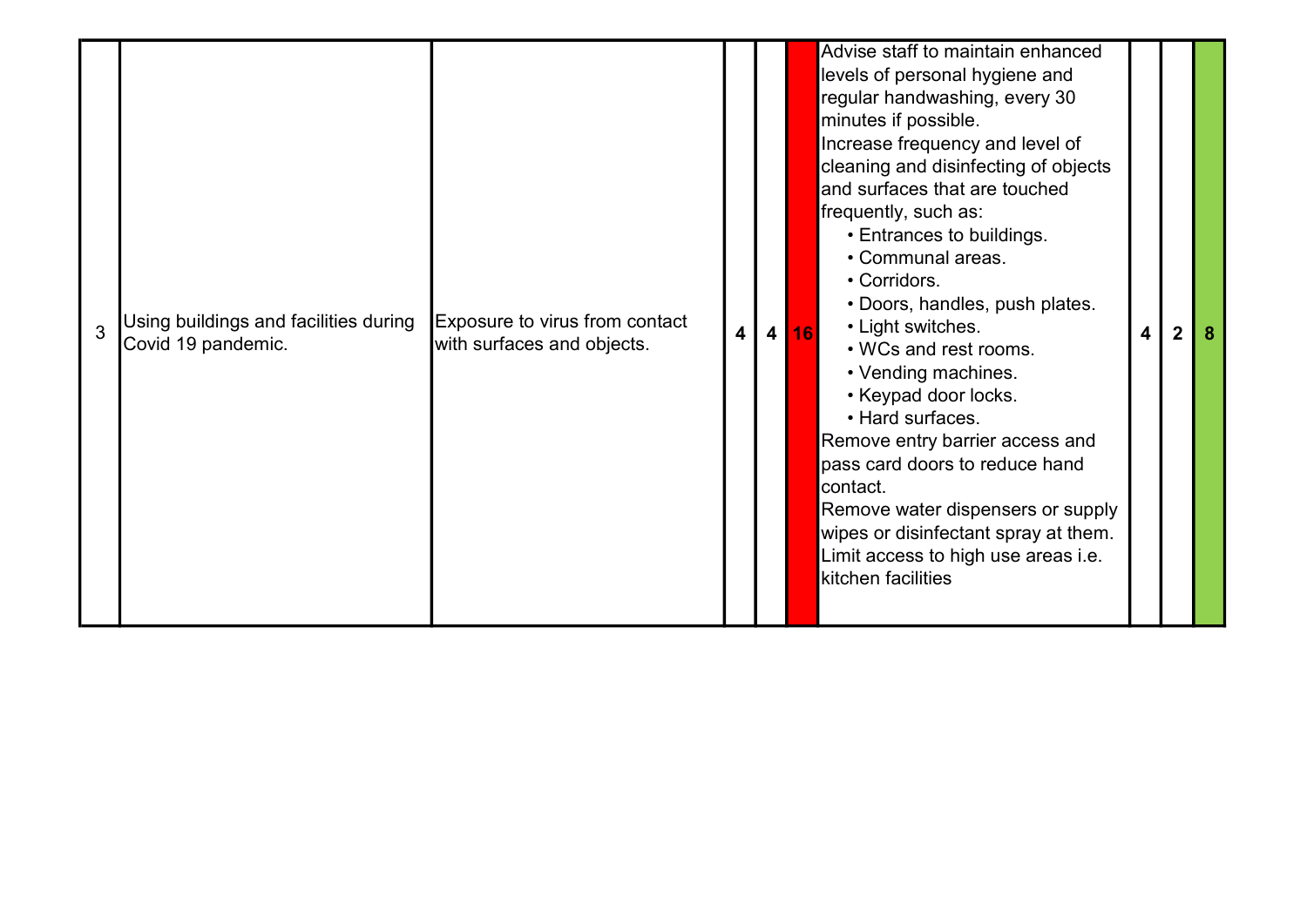| 4 | Using buildings and facilities during<br>Covid 19 pandemic. | Exposure to virus when using<br><b>Work Stations</b> | $\overline{\mathbf{4}}$ | 4 16 | Hand sanitizer and wipes to be<br>available at each bank of desks.<br>Establish social distancing in<br>working areas, Staff must be sat<br>further apart at their desks.<br>Ensure people maintain social<br>distancing by applying floor markings<br>to indicate the "danger" area.<br>If desk screens are used they should<br>be plastic rather than cloth based to<br>ensure ease of cleaning<br>If it is not possible to properly<br>separate people consider arranging<br>it for them to work side by side or<br>facing away from each other rather<br>than face-to-face.<br>Avoid hot desking where possible, if<br>necessary ensure the whole<br>workstation is sanitised between<br>users.<br>Limit the numbers of people in the<br>building at anyone time by<br>establishing team rotas where staff<br>will still work at home and only come<br>into the office when it is their rota<br>ltime. | $\overline{\mathbf{4}}$ | $\overline{2}$ |  |
|---|-------------------------------------------------------------|------------------------------------------------------|-------------------------|------|------------------------------------------------------------------------------------------------------------------------------------------------------------------------------------------------------------------------------------------------------------------------------------------------------------------------------------------------------------------------------------------------------------------------------------------------------------------------------------------------------------------------------------------------------------------------------------------------------------------------------------------------------------------------------------------------------------------------------------------------------------------------------------------------------------------------------------------------------------------------------------------------------------|-------------------------|----------------|--|
|---|-------------------------------------------------------------|------------------------------------------------------|-------------------------|------|------------------------------------------------------------------------------------------------------------------------------------------------------------------------------------------------------------------------------------------------------------------------------------------------------------------------------------------------------------------------------------------------------------------------------------------------------------------------------------------------------------------------------------------------------------------------------------------------------------------------------------------------------------------------------------------------------------------------------------------------------------------------------------------------------------------------------------------------------------------------------------------------------------|-------------------------|----------------|--|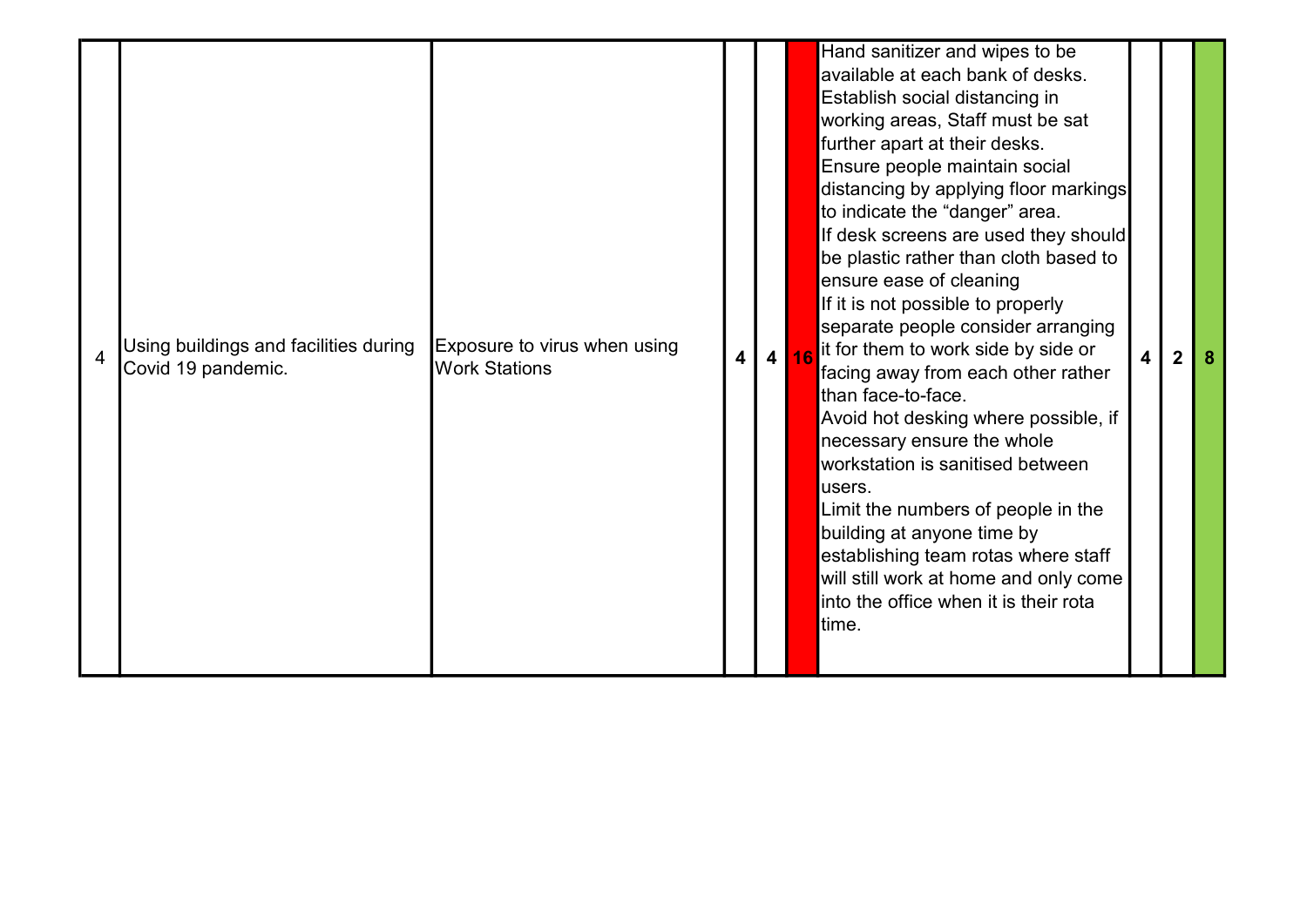| 5 |                                                             | Exposure to virus when using<br><b>Printers</b> | $\vert$ 4      | 3 <mark>12</mark> | Instruct staff to limit printing to an<br>absolute minimum.<br>Place markings on floor to establish<br>social distancing round printers.<br>Only 1 person to use a printer at a<br>time.<br>Provide wipes etc so people can<br>wipe the touch screens before and<br>after each use?                                                                                                                                                                                                                                                                                                                                                              | 4                       | 1              |  |
|---|-------------------------------------------------------------|-------------------------------------------------|----------------|-------------------|--------------------------------------------------------------------------------------------------------------------------------------------------------------------------------------------------------------------------------------------------------------------------------------------------------------------------------------------------------------------------------------------------------------------------------------------------------------------------------------------------------------------------------------------------------------------------------------------------------------------------------------------------|-------------------------|----------------|--|
| 6 | Using buildings and facilities during<br>Covid 19 pandemic. | Exposure to virus when attending<br>Meetings    | 4 <sup>1</sup> | 4 16              | Place markings on floor to establish<br>social distancing in meeting rooms.<br>Maintain social distancing.<br>No physical contact, handshakes<br>etc.<br>Where possible try to only meet with<br>people you are in regular contact<br>with i.e. team members rather than<br>large groups who do not come into<br>regular contact.<br>Promote video conferencing as the<br>preferred first option.<br>Reduce meeting times.<br>Ensure only absolutely necessary<br>participants attend meetings.<br>Avoiding sharing pens and other<br>objects.<br>Providing hand sanitiser in meeting<br>rooms.<br>Ensure good ventilation whenever<br>possible. | $\overline{\mathbf{4}}$ | $\overline{2}$ |  |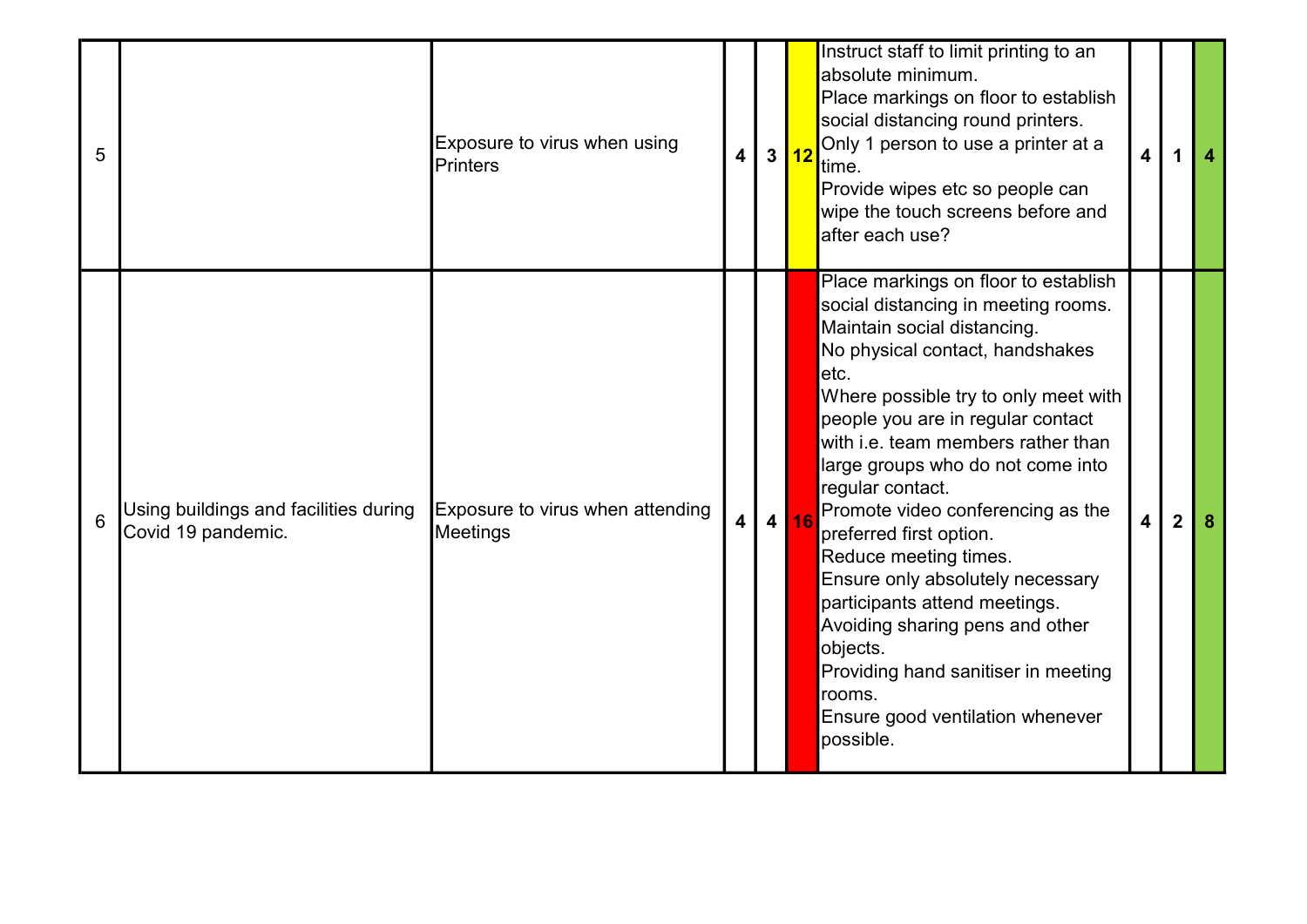|   | Using buildings and facilities during<br>Covid 19 pandemic. | Exposure to virus when using<br>kitchens, canteens etc               | $\overline{4}$ | 3 <sup>1</sup> | 12   | Consider closing kitchens etc, due to<br>potential for contact on taps, kettles,<br>microwaves, fridges etc.<br>If kitchens etc are to be kept open<br>consider measures such as:<br>• Designated times for teams.<br>• Restricting Access to 1 or 2 at a<br>time.<br>• Removing fridges due to great<br>potential for contact exposure<br>from touching other peoples<br>food containers.<br>• Remove seating.<br>• Encourage staff to eat at desks.<br>• Limit time to short visits<br>• Staff to only use their own cups<br>spoons etc and not share. | 4 | $\boldsymbol{4}$ |
|---|-------------------------------------------------------------|----------------------------------------------------------------------|----------------|----------------|------|----------------------------------------------------------------------------------------------------------------------------------------------------------------------------------------------------------------------------------------------------------------------------------------------------------------------------------------------------------------------------------------------------------------------------------------------------------------------------------------------------------------------------------------------------------|---|------------------|
| 8 | Using buildings and facilities during<br>Covid 19 pandemic. | Exposure to virus when receiving<br><b>Deliveries or Collections</b> | $\overline{4}$ |                | 4 16 | Maintain social distancing.<br>Where possible accept deliveries by<br>appointment only.<br>Use appropriate PPE when receiving<br>deliveries or during collections.<br>Do not sign for either.<br>Quarantine all deliveries for 72hrs<br>before opening.<br>Wash or sanitise hands after each<br>collection or delivery.                                                                                                                                                                                                                                  |   |                  |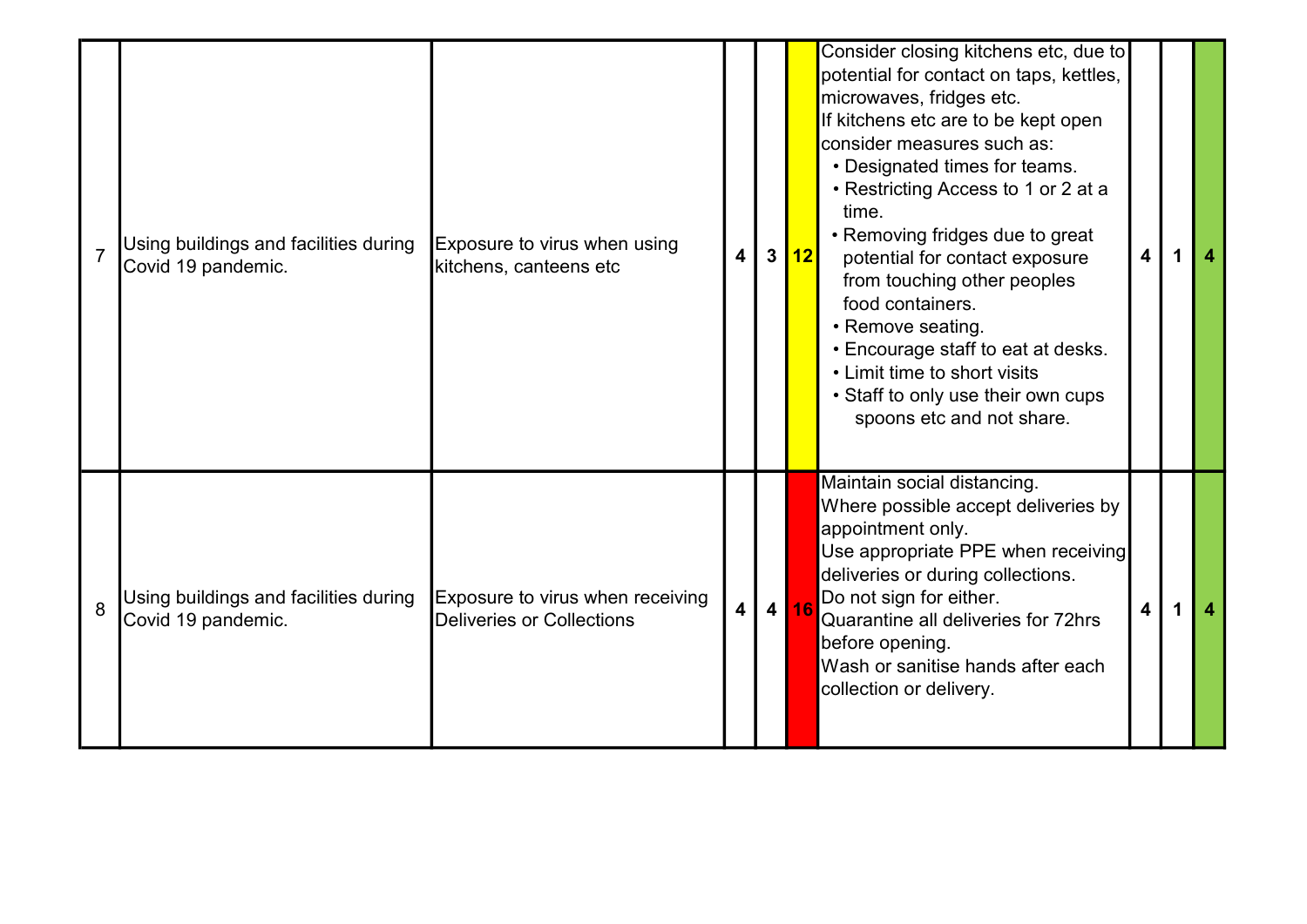| 9  | Using buildings and facilities during<br>Covid 19 pandemic. | Exposure to virus when using<br>Lifts. | $\overline{\mathbf{4}}$ | 3 12 | Close lifts to all except those who<br>have difficulty walking or have other<br>underlying health conditions.<br>Reduce occupancy for lifts, in order<br>to maintain social distancing rules.<br>Mark out safe space in the lift to<br>encourage social distancing if more<br>than one person is using it.<br>Providing handsanitiser for the<br>operation of lifts.<br>Making sure that people with<br>disabilities are able to access lifts. | 4                       |  |
|----|-------------------------------------------------------------|----------------------------------------|-------------------------|------|------------------------------------------------------------------------------------------------------------------------------------------------------------------------------------------------------------------------------------------------------------------------------------------------------------------------------------------------------------------------------------------------------------------------------------------------|-------------------------|--|
| 10 | Using buildings and facilities during<br>Covid 19 pandemic. | Emergency events                       | $\overline{\mathbf{4}}$ |      | In the event of an evacuation, safe<br>egress from the building may need<br>to take priority over social distancing.<br>Building / facility managers to ensure<br>sufficient first aiders and fire<br>4 16 wardens present whilst people are in<br>the building.<br>Consider changing areas of<br>responsibility due to reduced<br>numbers of occupants, e.g. 1 per<br>floor rather than by zone.                                              | $\overline{\mathbf{4}}$ |  |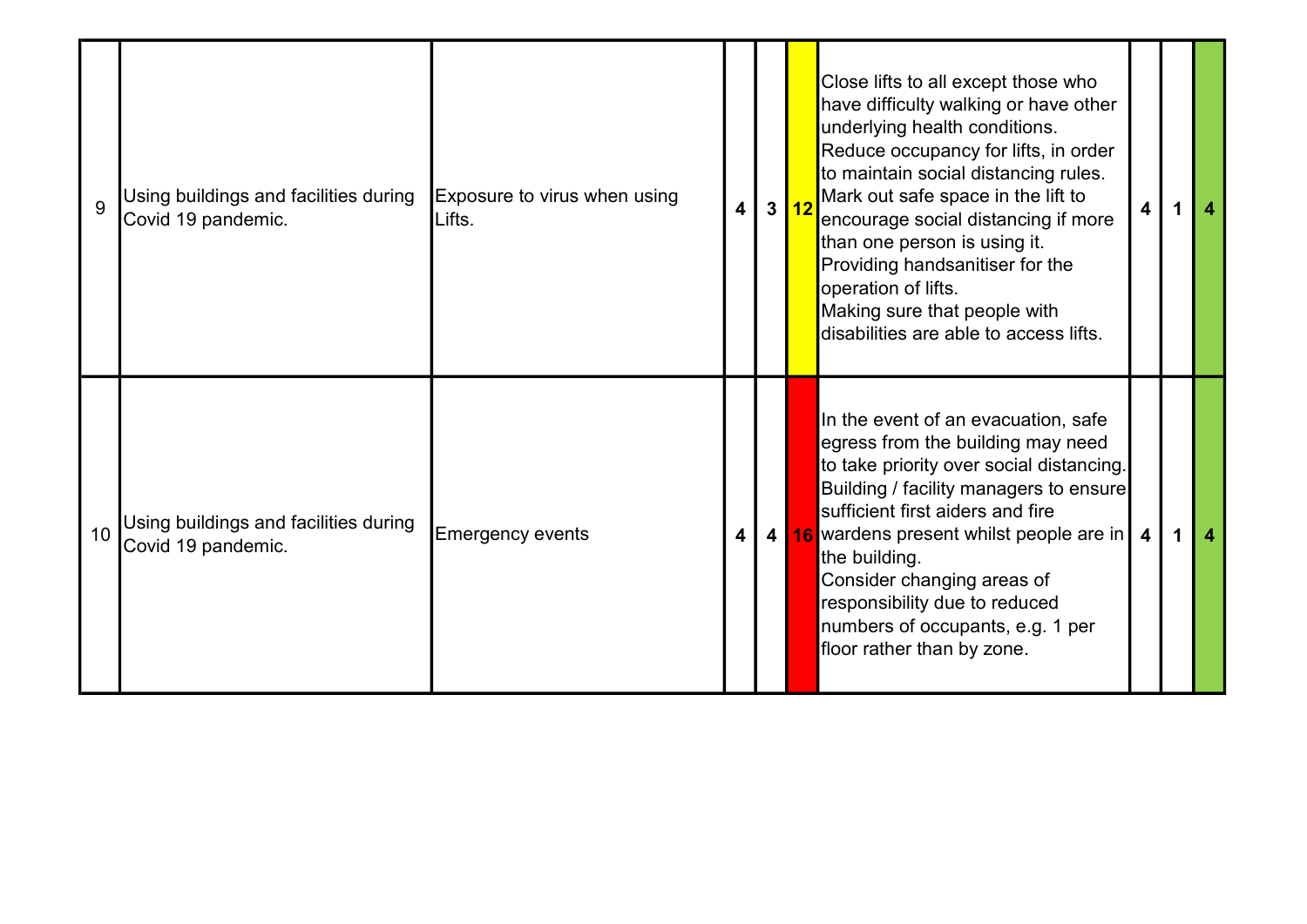|    | <b>Shared building with other</b><br>organisations : (all of the above<br>plus): |                                                                       |                         |      |                                                                                                                                                                                                                                                                                                                                                                                                                                                                                                                                                                                                                                                                             |                         |                |  |
|----|----------------------------------------------------------------------------------|-----------------------------------------------------------------------|-------------------------|------|-----------------------------------------------------------------------------------------------------------------------------------------------------------------------------------------------------------------------------------------------------------------------------------------------------------------------------------------------------------------------------------------------------------------------------------------------------------------------------------------------------------------------------------------------------------------------------------------------------------------------------------------------------------------------------|-------------------------|----------------|--|
| 11 | Using buildings and facilities during<br>Covid 19 pandemic.                      | Exposure to virus when sharing<br>buildings with other organisations. | $\overline{\mathbf{4}}$ | 4 16 | Where possible relocate staff to<br>Wellington House.<br>Collaborate with landlords, tenants<br>and other occupants in multi-<br>occupancy premises to ensure a<br>consistent approach to the use of<br>common areas such as receptions<br>and staircases.<br>Consider controls such as:<br>• Staggered break times for each<br>occupant to reduce pressure on<br>break rooms or canteens.<br>• Staggered start and finish times<br>to reduce pressure on entrances,<br>lifts, staircases etc.<br>• Installing screens to protect staff<br>in receptions or similar areas.<br>• Adjusting entry requirements to<br>reduce physical contact with<br>barriers, key pads, etc. | $\overline{\mathbf{4}}$ | $\overline{2}$ |  |
|    |                                                                                  |                                                                       |                         |      |                                                                                                                                                                                                                                                                                                                                                                                                                                                                                                                                                                                                                                                                             |                         |                |  |